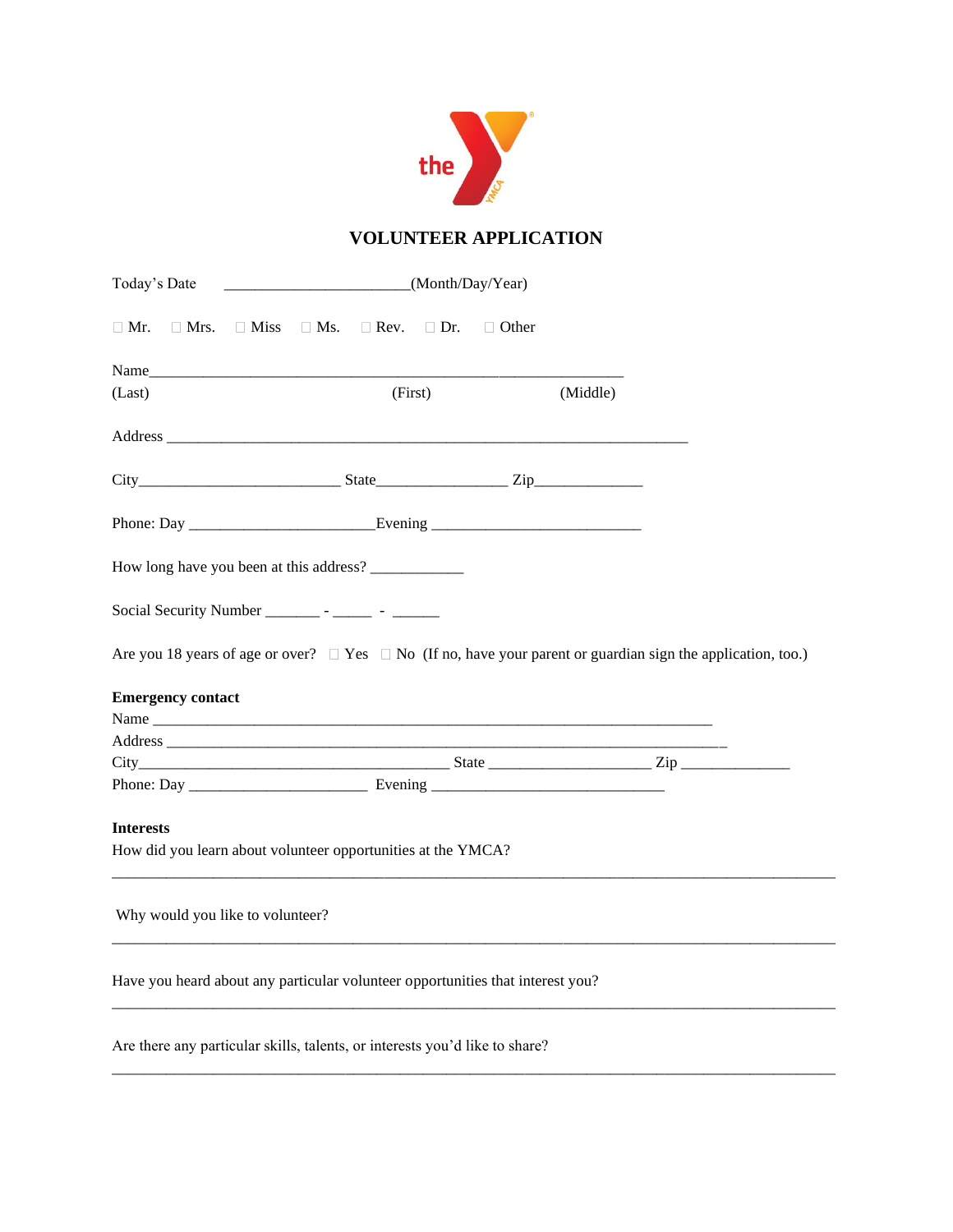## **Residences**

Please list your last two addresses (excluding your current address) starting with the most recent:

| <u> 1980 - John Stein, Amerikaansk politiker (</u>                                        |                          |                          |           |     |
|-------------------------------------------------------------------------------------------|--------------------------|--------------------------|-----------|-----|
| Street address                                                                            | City                     |                          | State     | Zip |
| From when to when? $\frac{1}{\sqrt{1-\frac{1}{2}}}\left\lfloor \frac{1}{2} \right\rfloor$ | (include month and year) |                          |           |     |
|                                                                                           |                          |                          |           |     |
| $2.$ $\overline{\phantom{a}}$<br>Street address                                           | City                     |                          |           |     |
| From when to when? __________________ (include month and year)                            |                          | State                    | Zip       |     |
|                                                                                           |                          |                          |           |     |
| <b>Employment History</b>                                                                 |                          |                          |           |     |
| Please list your last three employers, starting with the most recent:                     |                          |                          |           |     |
|                                                                                           |                          |                          |           |     |
| Name of organization                                                                      |                          |                          |           |     |
| Employed from when to when? ___________________ (include month and year)                  |                          |                          |           |     |
| Email                                                                                     |                          |                          | Telephone |     |
| State job title.                                                                          |                          |                          |           |     |
| Name and title of immediate supervisor.                                                   |                          |                          |           |     |
|                                                                                           |                          |                          |           |     |
| Name of organization                                                                      |                          |                          |           |     |
| Employed from when to when? __________________ (include month and year)                   |                          |                          |           |     |
| Email                                                                                     |                          |                          | Telephone |     |
| State job title.                                                                          |                          |                          |           |     |
| Name and title of immediate supervisor.                                                   |                          |                          |           |     |
| 3.                                                                                        |                          |                          |           |     |
| Name of organization                                                                      |                          |                          |           |     |
|                                                                                           |                          | (include month and year) |           |     |
| Email                                                                                     |                          |                          | Telephone |     |
| State job title.                                                                          |                          |                          |           |     |
|                                                                                           |                          |                          |           |     |

Name and title of immediate supervisor.